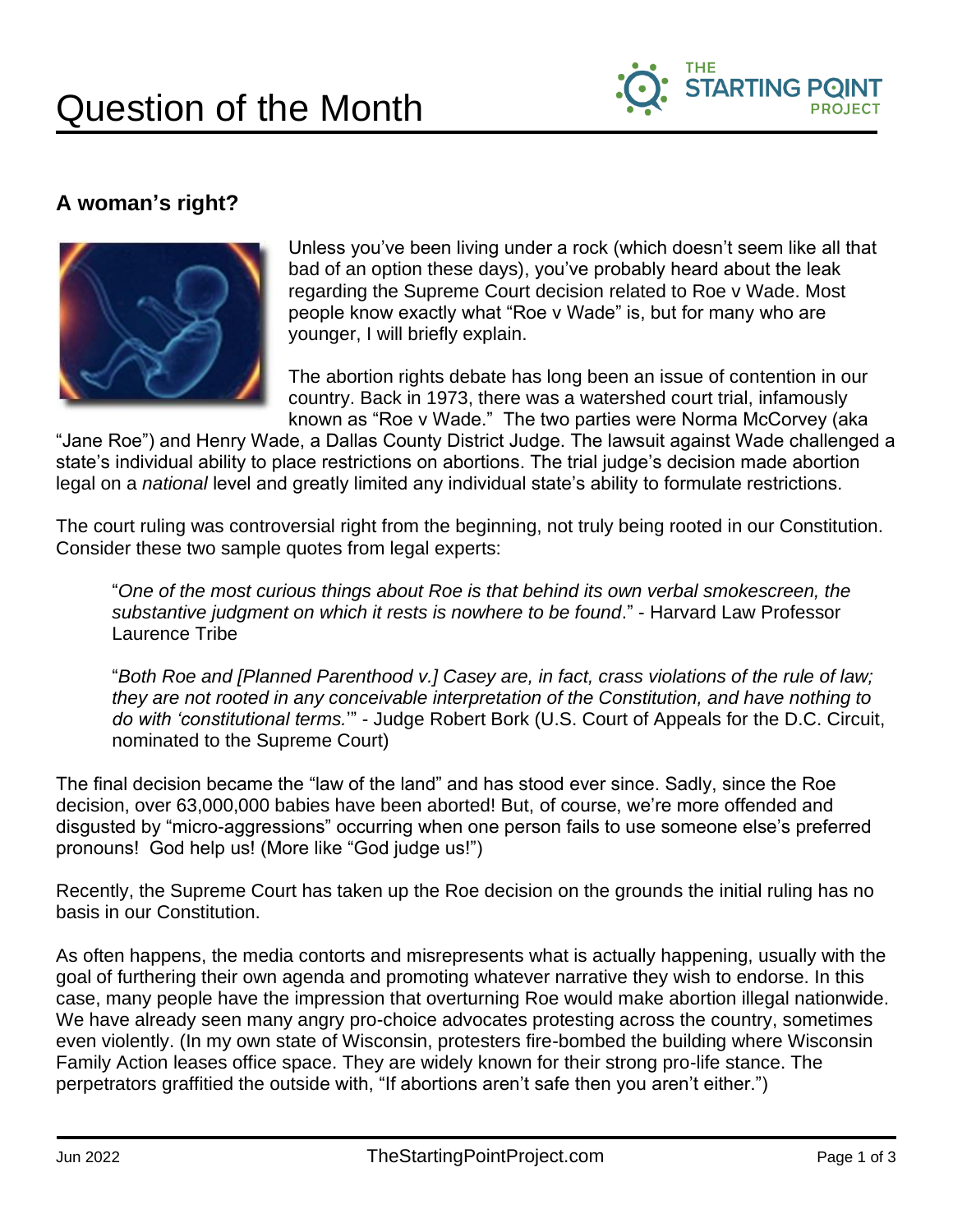

The truth? If Roe is overturned, it won't make abortion illegal for the entire country; it will simply leave it up to each state as to how they handle the issue.

## **Take Away a Woman's Rights?**

A "woman's" right? Given the current state of our society, it would be appropriate to ask, "What is a woman?" If we're debating what a woman's rights are, that would be an essential question to answer. When Ketanji Brown (soon to be the newest member of the US Supreme Court) was being reviewed for induction into our land's highest legal authority, she was directly asked this question, which seems very straightforward. You probably heard her response – "Can I define a woman? No… I'm not a biologist."

Two quick comments:

- 1. We have just inducted a Supreme Court Justice who can't even define what a woman is? What else can she not define? Right and wrong? Probably not! (In reality, this is more of a sad commentary on our nation rather than her personally.)
- 2. This next point is something I didn't hear anyone else jump on, but maybe I missed it. Ketanji Brown implied she could not offer a definition of a woman because that is determined by biology! Wait a minute! The whole woke agenda is that male and female are NOT determined via biology or anything out of one's control. I would have asked Brown an essential follow-up question, "So are you saying that a person's gender is determined by the physical genetic traits they were born with?" If she said, "Yes," she's in trouble with the entire woke community and many others. If she said, "No," I would then point out that not being a biologist is not a justifiable excuse for being unqualified to answer the question!

Ultimately, abortion is wrong because Scripture says so, but let me briefly address two common prochoice arguments. These may better position you in having discussions with those who are not prolife.

## **A woman has a right to choose.**

This is an incomplete sentence. A right to choose *what*? We don't deny women have rights, so it's imperative to ask this follow-up question. The response will obviously be, "The right to have an abortion." At this point it is critical to define exactly what an abortion is; otherwise, there's no way to judge whether or not it should be permissible.

Without question, abortion ends the life of something that was growing. So, what is it that is growing? The following is a very powerful analogy I gleaned from *Making Abortion Unthinkable: The Art of Pro-Life Persuasion*, by Greg Koukl:

Imagine a mother standing at the kitchen sink, washing dishes. Her 5-year-old son walks up behind her and asks, "Mommy, can I kill this?" What is the first question the mom would ask? "What is it?"